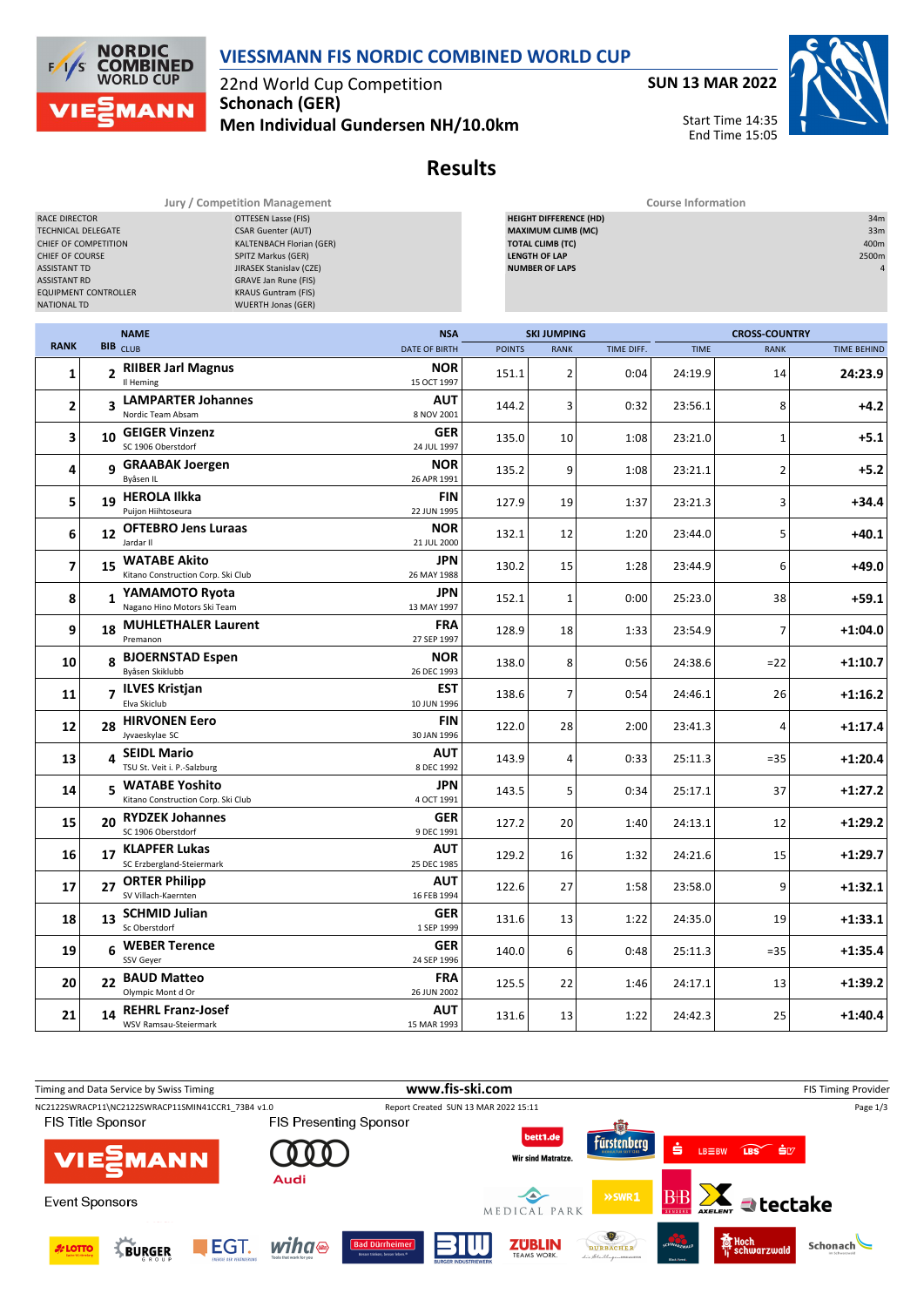



**NORDIC<br>COMBINED**<br>WORLD CUP

**MANN** 

 $F/1/s$ 

**SUN 13 MAR 2022**



Start Time 14:35 End Time 15:05

## **Results**

|             |    | <b>NAME</b>                                                      | <b>NSA</b>                |               | <b>SKI JUMPING</b> |            | <b>CROSS-COUNTRY</b> |             |                    |
|-------------|----|------------------------------------------------------------------|---------------------------|---------------|--------------------|------------|----------------------|-------------|--------------------|
| <b>RANK</b> |    | <b>BIB</b> CLUB                                                  | <b>DATE OF BIRTH</b>      | <b>POINTS</b> | <b>RANK</b>        | TIME DIFF. | <b>TIME</b>          | <b>RANK</b> | <b>TIME BEHIND</b> |
| 22          | 30 | <b>GREIDERER Lukas</b><br>HSV Absam Bergisel-Tirol               | AUT<br>8 JUL 1993         | 120.6         | 30                 | 2:06       | 24:08.9              | 10          | $+1:51.0$          |
| 23          | 21 | <b>FRENZEL Eric</b><br>SSV Geyer                                 | GER<br>21 NOV 1988        | 126.7         | 21                 | 1:42       | 24:38.6              | $= 22$      | $+1:56.7$          |
| 24          | 26 | <b>ANDERSEN Espen</b><br>Lommedalens IL                          | <b>NOR</b><br>28 OCT 1993 | 122.8         | 26                 | 1:57       | 24:26.0              | 16          | $+1:59.1$          |
| 25          | 16 | <b>NAGAI Hideaki</b><br>Gifu Hino Motors Ski Team                | <b>JPN</b><br>5 SEP 1983  | 129.2         | 16                 | 1:32       | 24:56.2              | 29          | $+2:04.3$          |
| 26          |    | 25 KIMURA Kodai<br>Chuo Univ.                                    | <b>JPN</b><br>6 JUN 2001  | 122.9         | 25                 | 1:57       | 24:39.0              | 24          | $+2:12.1$          |
| 27          | 31 | <b>MAEKIAHO Arttu</b><br>Kainuun Hiihtoseura                     | FIN<br>16 SEP 1997        | 119.1         | 31                 | 2:12       | 24:32.8              | 18          | $+2:20.9$          |
| 28          | 11 | <b>PORTYK Tomas</b><br>LSK Lomnice nad Popelkou                  | <b>CZE</b><br>6 APR 1996  | 133.0         | 11                 | 1:16       | 25:41.4              | 40          | $+2:33.5$          |
| 29          | 24 | <b>SKAARSET Lars Ivar</b><br>Soere Aal il                        | <b>NOR</b><br>5 JAN 1998  | 124.0         | 24                 | 1:52       | 25:09.7              | 32          | $+2:37.8$          |
| 30          | 35 | <b>THANNHEIMER Wendelin</b><br>Sc Oberstdorf                     | GER<br>25 NOV 1999        | 114.2         | 34                 | 2:32       | 24:35.6              | 20          | $+2:43.7$          |
| 31          | 40 | <b>GERARD Antoine</b><br><b>US Ventron</b>                       | FRA<br>15 JUN 1995        | 111.8         | 40                 | 2:41       | 24:29.5              | 17          | $+2:46.6$          |
| 32          | 36 | <b>FRITZ Martin</b><br>WSV Murau-Steiermark                      | AUT<br>24 OCT 1994        | 112.8         | 36                 | 2:37       | 24:36.8              | 21          | $+2:49.9$          |
| 33          | 33 | <b>BUZZI Raffaele</b><br>C.S. CARABINIERI SEZ. SCI               | <b>ITA</b><br>17 JUL 1995 | 117.6         | 33                 | 2:18       | 24:57.4              | 30          | $+2:51.5$          |
| 34          | 34 | <b>TILLER Simen</b><br>Moelven                                   | <b>NOR</b><br>26 NOV 1995 | 114.2         | 34                 | 2:32       | 24:52.8              | 28          | $+3:00.9$          |
| 35          | 37 | YACHI Sora<br>Waseda Univ.                                       | <b>JPN</b><br>4 MAY 2000  | 112.7         | 37                 | 2:38       | 24:49.0              | 27          | $+3:03.1$          |
| 36          |    | 29 FAISST Manuel<br>SV Baiersbronn                               | <b>GER</b><br>11 JAN 1993 | 121.9         | 29                 | 2:01       | 25:27.8              | 39          | $+3:04.9$          |
| 37          | 45 | <b>PITTIN Alessandro</b><br><b>GRUPPO SCIATORI FIAMME GIALLE</b> | ITA<br>11 FEB 1990        | 94.5          | 45                 | 3:50       | 24:09.8              | 11          | ** +3:35.9         |
| 38          | 41 | <b>BLONDEAU Gael</b><br>Ski Club mont noir                       | FRA<br>28 DEC 2000        | 108.3         | 41                 | 2:55       | 25:10.1              | 33          | $+3:41.2$          |
| 39          | 44 | <b>COSTA Samuel</b><br>GRUPPO SPORTIVO FIAMME ORO                | ITA<br>30 NOV 1992        | 101.8         | 44                 | 3:21       | 25:09.3              | 31          | $*** +4:06.4$      |
| 40          | 39 | <b>FRANK Christian</b><br>Sk Berchtesgaden                       | GER<br>17 JUN 2001        | 112.1         | 39                 | 2:40       | 25:57.2              | 41          | +4:13.3            |
| 41          | 32 | <b>DANEK Lukas</b><br>ASO Dukla Liberec                          | <b>CZE</b><br>19 SEP 1997 | 118.1         | 32                 | 2:16       | 26:26.1              | 43          | $+4:18.2$          |
| 42          | 46 | <b>SOMMERFELDT Tristan</b><br>Wsc Erzgebirge oberwiesenthal      | GER<br>16 DEC 2004        | 93.8          | 46                 | 3:53       | 25:11.0              | 34          | $*** +4:40.1$      |
| 43          | 42 | <b>BRECL Gasper</b><br>Ssk Mislinja                              | <b>SLO</b><br>18 NOV 1999 | 107.9         | 42                 | 2:57       | 26:18.8              | 42          | $+4:51.9$          |
| 44          | 38 | <b>ANDERSEN Jan</b><br>Sc Koenigsbronn                           | GER<br>30 MAY 2002        | 112.7         | 37                 | 2:38       | 26:49.4              | 44          | $+5:03.5$          |
| 45          |    | 43 HUETTEL Simon<br>Wsv 1922 Weissenstadt                        | <b>GER</b><br>4 AUG 1999  | 105.1         | 43                 | 3:08       | 27:09.3              | 45          | $+5:53.4$          |